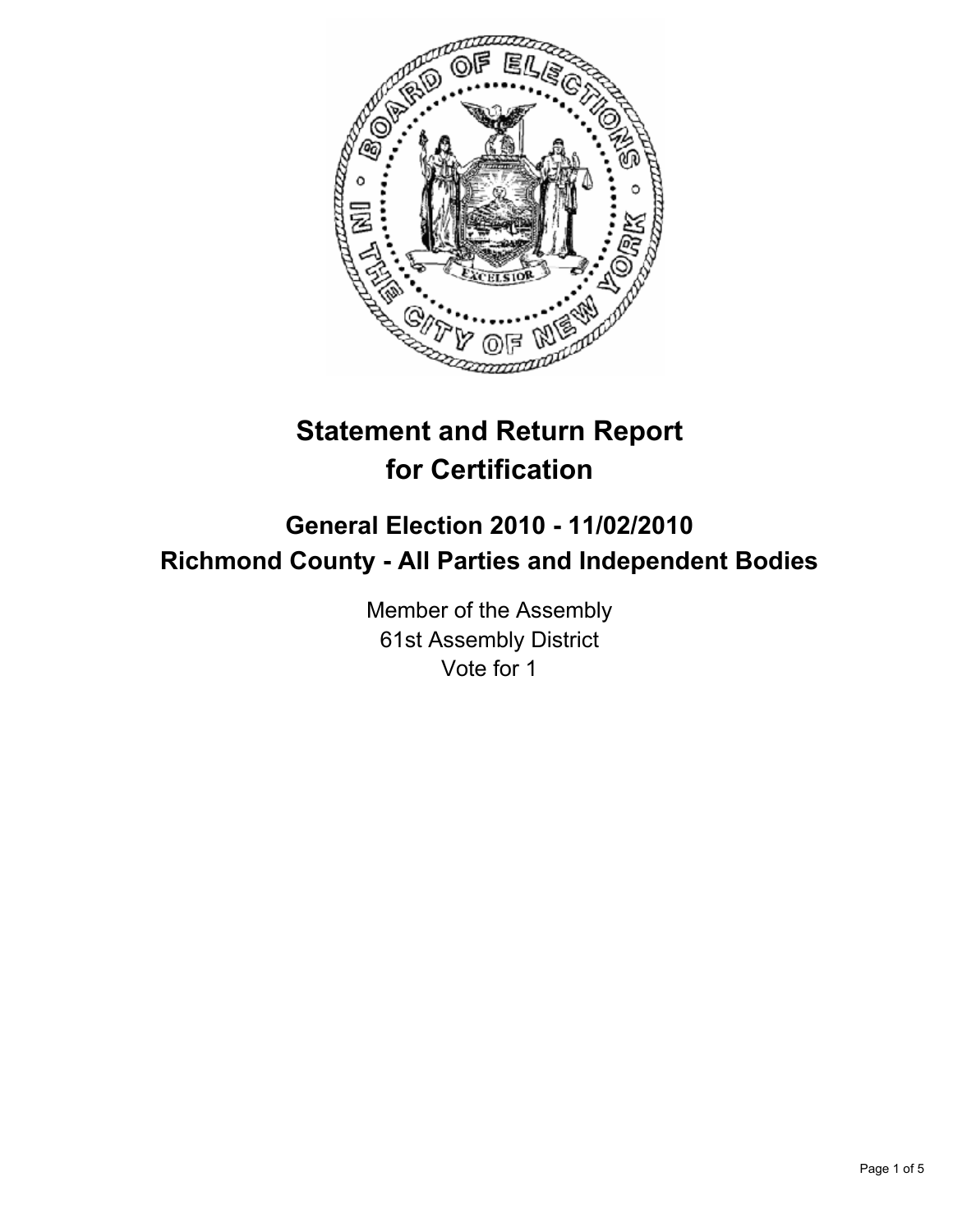

## **Assembly District 61**

| PUBLIC COUNTER                      | 24,889 |
|-------------------------------------|--------|
| <b>EMERGENCY</b>                    | 0      |
| ABSENTEE/MILITARY                   | 890    |
| <b>AFFIDAVIT</b>                    | 354    |
| <b>Total Ballots</b>                | 26,195 |
| MATTHEW J TITONE (DEMOCRATIC)       | 15,806 |
| MATTHEW J TITONE (INDEPENDENCE)     | 2,723  |
| MATTHEW J TITONE (WORKING FAMILIES) | 1,352  |
| DAVE NARBY (LIBERTARIAN)            | 1,494  |
| AL ALBANESE (WRITE-IN)              | 1      |
| ALICIA COLON (WRITE-IN)             | 1      |
| ANA GARCIA (WRITE-IN)               | 1      |
| ANDREA GONZALEZ-BEAUHANO (WRITE-IN) | 1      |
| ANDREW OKEN (WRITE-IN)              | 1      |
| ANDREW OLSEN (WRITE-IN)             | 1      |
| ANTHONY J. FERRARA (WRITE-IN)       | 1      |
| ANY REUBLICAN (WRITE-IN)            | 1      |
| ANYONE ELSE? (WRITE-IN)             | 1      |
| BILL CARR (WRITE-IN)                | 1      |
| BOZO THE CLOWN (WRITE-IN)           | 1      |
| BRYAN TOMLINSON (WRITE-IN)          | 1      |
| <b>BUD FOSTER (WRITE-IN)</b>        | 1      |
| <b>BUGS BUNNY (WRITE-IN)</b>        | 1      |
| DAN RAPINO (WRITE-IN)               | 1      |
| DANNY PANZELLA (WRITE-IN)           | 4      |
| DAVID MAJ (WRITE-IN)                | 1      |
| DAVID MOAT (WRITE-IN)               | 1      |
| DONALD MULLIGAN (WRITE-IN)          | 1      |
| EDWARD FONTANA (WRITE-IN)           | 1      |
| ELTON JOHN (WRITE-IN)               | 1      |
| FRANK SANTARPIA (WRITE-IN)          | 1      |
| FRED CERULLO (WRITE-IN)             | 1      |
| <b>GEORGE M CODD (WRITE-IN)</b>     | 1      |
| <b>GREG SCOTT (WRITE-IN)</b>        | 1      |
| HALIE NELSON (WRITE-IN)             | 1      |
| HAROLD GATES (WRITE-IN)             | 1      |
| HEATHER LEA O'NEILL (WRITE-IN)      | 1      |
| HOWARD STERN (WRITE-IN)             | 1      |
| INDIE ARCHIE (WRITE-IN)             | 1      |
| JIM HAYES (WRITE-IN)                | 1      |
| JIMMY MCMILLAN (WRITE-IN)           | 2      |
| JOHN LUISI (WRITE-IN)               | 1      |
| JOHN R. BRISTLER (WRITE-IN)         | 2      |
| JOHN SCARSO (WRITE-IN)              | 2      |
| JOSEPH MCCARTHY (WRITE-IN)          | 1      |
| KATHY ROMANELLI (WRITE-IN)          | 1      |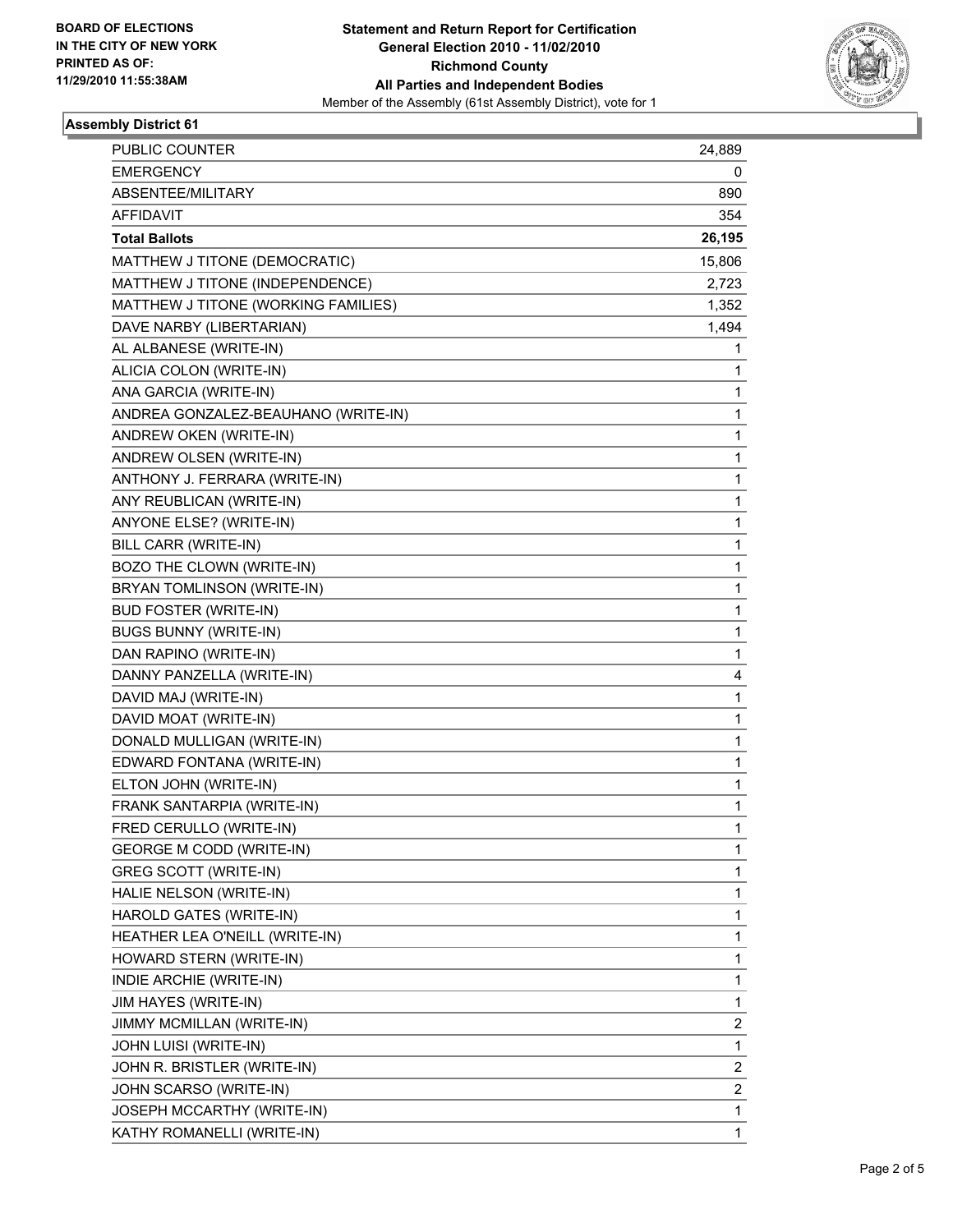

## **Assembly District 61**

| KEN C MITCHELL (WRITE-IN)      | $\mathbf{1}$     |
|--------------------------------|------------------|
| LAURA CONNORS (WRITE-IN)       | $\mathbf{1}$     |
| LISA MURKOWSKI (WRITE-IN)      | 1                |
| LORI SADDLER (WRITE-IN)        | 1                |
| MARIETTA A CANNING (WRITE-IN)  | 7                |
| MICHAEL CUSICK (WRITE-IN)      | 1                |
| MICHAEL G GRIMM (WRITE-IN)     | $\overline{c}$   |
| MICHAEL R BLOOMBERG (WRITE-IN) | 1                |
| MICHELLE BRIGGS (WRITE-IN)     | $\mathbf{1}$     |
| MICKEY MOUSE (WRITE-IN)        | 2                |
| MIKE SMITH (WRITE-IN)          | $\mathbf{1}$     |
| NICOLE MALLIOTAKIS (WRITE-IN)  | 4                |
| NO NAME (WRITE-IN)             | 5                |
| NO ONE (WRITE-IN)              | $\overline{2}$   |
| NONE (WRITE-IN)                | 1                |
| PAUL HOEY (WRITE-IN)           | 1                |
| PAUL RADENBERG (WRITE-IN)      | $\mathbf{1}$     |
| RALPH PORZIO (WRITE-IN)        | $\boldsymbol{2}$ |
| REPUBLICAN (WRITE-IN)          | $\mathbf{1}$     |
| REUBEN DIAZ (WRITE-IN)         | 1                |
| RICHARD REICKARD (WRITE-IN)    | 1                |
| RON QUIMLAN (WRITE-IN)         | 1                |
| THOMAS JEFFERSON (WRITE-IN)    | 1                |
| TIMOTHY M HOUSTON (WRITE-IN)   | 2                |
| TOM MORRISEY (WRITE-IN)        | 1                |
| TREVOR MILLS (WRITE-IN)        | $\mathbf 1$      |
| VICKI HOLLAND (WRITE-IN)       | $\mathbf{1}$     |
| Z. SITCHIN (WRITE-IN)          | 1                |
| <b>Total Votes</b>             | 21,464           |
| Unrecorded                     | 4,731            |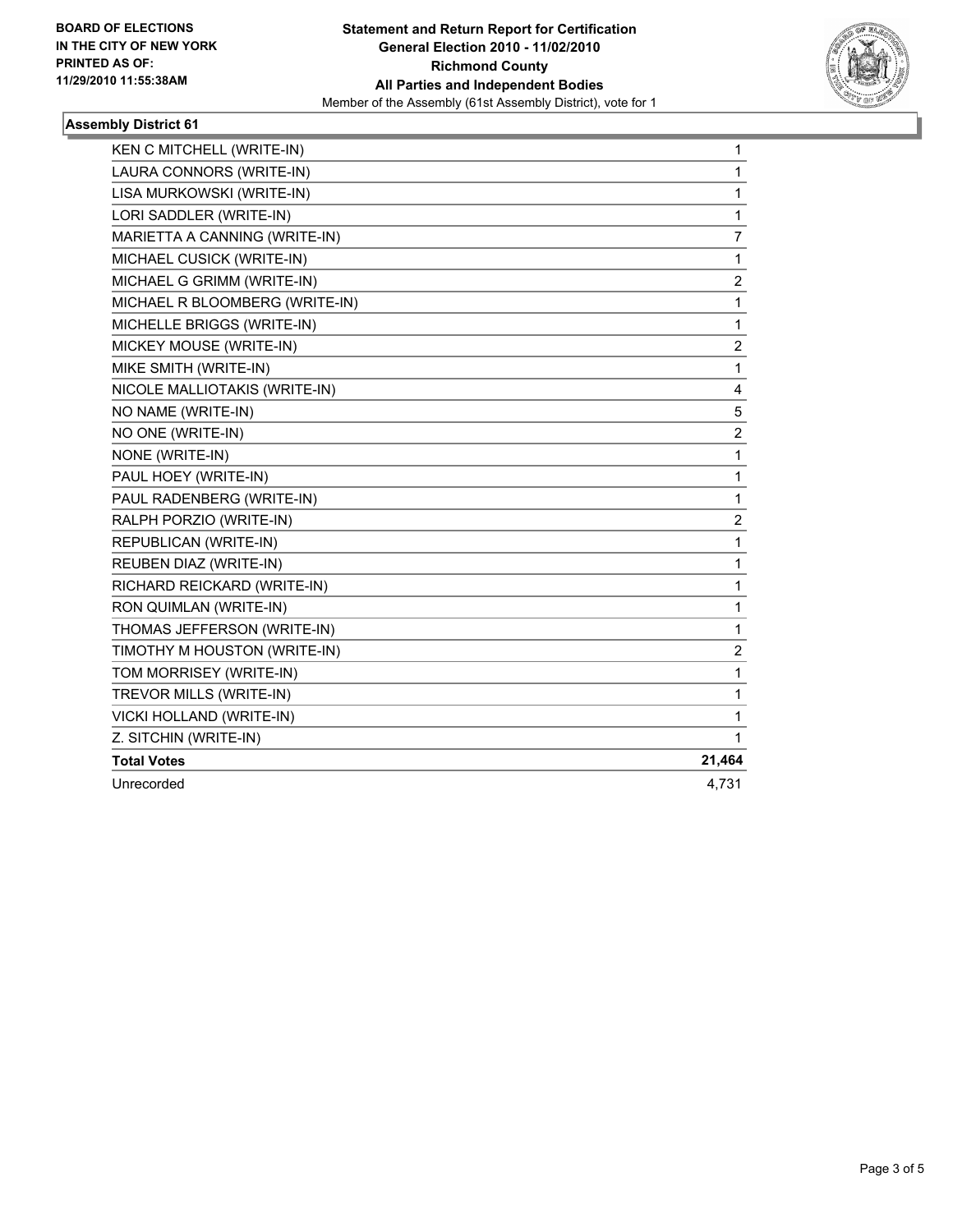

#### **Total for Member of the Assembly (61st Assembly District) - Richmond County**

| <b>PUBLIC COUNTER</b>               | 24,889       |
|-------------------------------------|--------------|
| <b>EMERGENCY</b>                    | 0            |
| ABSENTEE/MILITARY                   | 890          |
| AFFIDAVIT                           | 354          |
| <b>Total Ballots</b>                | 26,195       |
| MATTHEW J TITONE (DEMOCRATIC)       | 15,806       |
| MATTHEW J TITONE (INDEPENDENCE)     | 2,723        |
| MATTHEW J TITONE (WORKING FAMILIES) | 1,352        |
| DAVE NARBY (LIBERTARIAN)            | 1,494        |
| AL ALBANESE (WRITE-IN)              | 1            |
| ALICIA COLON (WRITE-IN)             | 1            |
| ANA GARCIA (WRITE-IN)               | 1            |
| ANDREA GONZALEZ-BEAUHANO (WRITE-IN) | 1            |
| ANDREW OKEN (WRITE-IN)              | 1            |
| ANDREW OLSEN (WRITE-IN)             | 1            |
| ANTHONY J. FERRARA (WRITE-IN)       | 1            |
| ANY REUBLICAN (WRITE-IN)            | 1            |
| ANYONE ELSE? (WRITE-IN)             | 1            |
| BILL CARR (WRITE-IN)                | 1            |
| BOZO THE CLOWN (WRITE-IN)           | 1            |
| BRYAN TOMLINSON (WRITE-IN)          | 1            |
| <b>BUD FOSTER (WRITE-IN)</b>        | 1            |
| <b>BUGS BUNNY (WRITE-IN)</b>        | 1            |
| DAN RAPINO (WRITE-IN)               | 1            |
| DANNY PANZELLA (WRITE-IN)           | 4            |
| DAVID MAJ (WRITE-IN)                | 1            |
| DAVID MOAT (WRITE-IN)               | 1            |
| DONALD MULLIGAN (WRITE-IN)          | 1            |
| EDWARD FONTANA (WRITE-IN)           | 1            |
| ELTON JOHN (WRITE-IN)               | $\mathbf{1}$ |
| FRANK SANTARPIA (WRITE-IN)          | 1            |
| FRED CERULLO (WRITE-IN)             | 1            |
| <b>GEORGE M CODD (WRITE-IN)</b>     | 1            |
| <b>GREG SCOTT (WRITE-IN)</b>        | 1            |
| HALIE NELSON (WRITE-IN)             | 1            |
| HAROLD GATES (WRITE-IN)             | 1            |
| HEATHER LEA O'NEILL (WRITE-IN)      | 1            |
| HOWARD STERN (WRITE-IN)             | 1            |
| INDIE ARCHIE (WRITE-IN)             | 1            |
| JIM HAYES (WRITE-IN)                | 1            |
| JIMMY MCMILLAN (WRITE-IN)           | 2            |
| JOHN LUISI (WRITE-IN)               | 1            |
| JOHN R. BRISTLER (WRITE-IN)         | 2            |
| JOHN SCARSO (WRITE-IN)              | 2            |
| JOSEPH MCCARTHY (WRITE-IN)          | 1            |
| KATHY ROMANELLI (WRITE-IN)          | 1            |